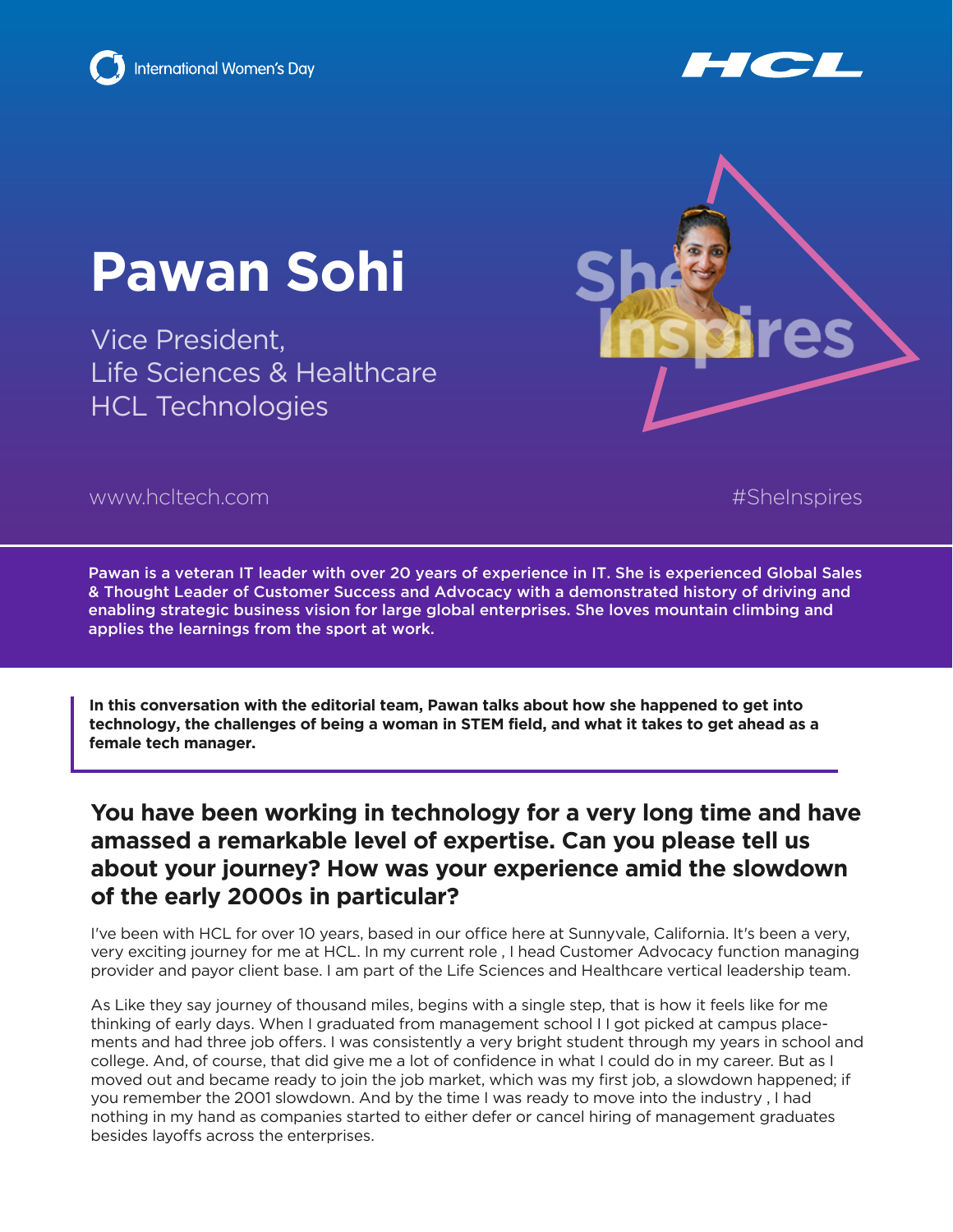At the time, then I was at the crossroads to either go back home and settle into a nonprofessional life or take the path that would be much steeper but that could help me carve my journey. I picked the hard path and started my journey all over again. . I actually didn't even know where to start or how to go about it. Campus placements was my only option and that got completely derailed. I didn't have any connections in the industry that I could leverage.. Our family background was that of armed forces, so I could not draw upon my parents' connections to navigated this rather new world for me. . It took a lot of conviction, hard work, courage and tenacity to go on with what I really wanted to achieve, that and the immense support of family, friends and mentors has helped me get to where I am today.

# **How difficult is being a woman in the technology industry? What are the things that one would need to succeed?**

I've been in the technology industry for almost 20 years now. I have done various roles, but a larger part of my career has been in sales. And interestingly, within the frontline sales function, I see very few women specially sales in technology, which sometimes can get very intimidating. I've been in conferences and board rooms full of men in blue and I'm the only lady in the technology group. There are times when you go through the gender bias, there are times of added pressure to perform and to prove that you can be as good or better leader in what you do. So, it's about being able to build your comfort, have a strong PoV, continue to be curious and learn and keep charging along and it's also about being able to take some risks and take that journey forward. You won't know how far you can go unless you start that journey. You've got to have belief in yourself and celebrate the small success and those one day collectively become large and significant.

There are many women in IT who tend to compromise their professional journey, or end it too soon. It's important to take some risks, find the balance, be ready to go that extra mile and things eventually do fall in place. Do not be afraid of talking about your successes or about your aspirations or to ask for what you truly deserve. And if you are able to do these things, you're certainly going to be able to see the success that you dreamt off.

# **What is your philosophy about balancing between your personal life and your professional life?**

Being part of the sales team is a fairly demanding job, it involves extensive travel and long odd hours of work as well. . So, I live by the philosophy of finding that right balance, by no means an easy task . And that balance could mean different things for different people. Throughout the day, we do multiple roles and, therefore, we are wearing multiple hats. When we are in the office, we have our role and responsibility to play. As we move from the office to home, there's a different act that that we need to perform. It is very, very essential to really be able to identify what that balancing act is.

How do you prioritize things? And then, when you're moving between one act to the other, how do you really navigate? It requires a lot of planning, thinking ahead, sometime even anticipating situations. It requires being able to be very focused, diligent in what you do and when you're doing it because there is only that much time to get it done before the next act. Each of the different acts that you perform, are all very demanding. Above all of this, not being afraid of asking for help and not being afraid to say 'no' are mantras which have worked well for me as I find my balance in this complex world.

# **Can you tell us the reason you got into technology and what excites you most about it?**

What really excites me about technology is the art of the possible. If you look at technology, it's shaping our lives in so many different ways from very, very simple to very, very complex things. And that is what is so very exciting about technology. There is so much more to offer when we look at what's possible. The number of women in technology is much less than what it should be, and if there are more women in technology, they will be able to bring in a different thought process leading to greater innovation. They would be able to bring in a different way of analyzing things, to problem solving and add a lot of color to what's possible and how it can benefit the world. And that's where I think young women should really venture into, looking at technology as a serious option. Because they're not missing out, but the technology industry is missing out on not having these varied perspective to draw from..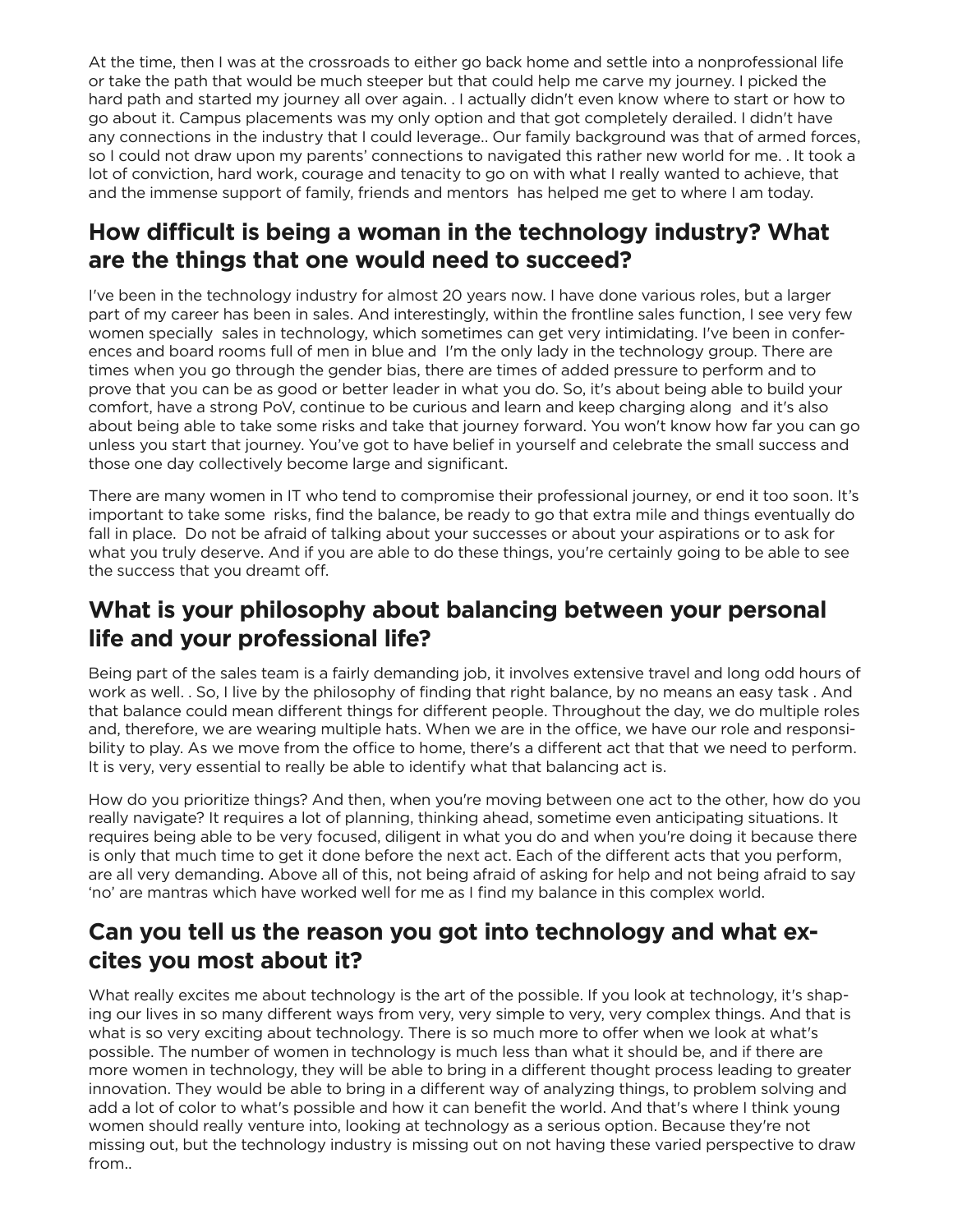#### **How do you connect nature back to your personal and your work philosophy?**

One thing that I really enjoy doing outside work is hiking and being close to nature. And nature, of course, is the creator of all things. It gives immense opportunity for 'learning without walls'. And I believe by going out there and spending time in nature you can draw inspiration that help you grow each day —My passion is around mountain climbing at high altitude, which is more challenging, requires much higher degree of planning and preparation, is risky and about pushing your limits to get to greater heights both literally and figuratively. The learning from such expeditions are immense , because each time you set your goal to summit a mountain, it's not the mountain that you're conquering. You're conquering yourself trying to get to that summit. And that's how the work is today. You have goals and you need to get to your goals, these goals are tough, require planning, require acquiring new skills, require persistent effort, patience and ability to keep moving along till you are able to achieve them. And sometime you may not achieve them, which is okay, but you then draw from the learnings of your failed attempts to conquer.

In In my view all of the skills are so applicable to our work today - from planning, preparation, skill improvement, training, teamwork, collaboration, getting out of your comfort zone, taking some risk all of this and more make for success on and off the mountain. If you continue to take those small steps and deep breaths, you do get to your goals. T All these learnings can be easily applied to driving strategic business goals as individuals and team . I really love doing that, and bringing that back into my work gives me joy.

#### **In the course of your career, has there been a failure from which you learned a valuable lesson?**

Sometimes, you really try hard to attain a goal that you have set for yourself and you end up not achieving that. And you feel that you have been a failure in that sense. But it's important to learn the lessons from your failures and stand up and walk and then run because the ability to do so is what differentiates the great from the average. You know, you've learned from the bad judgments or the bad experiences that you've had, and the good judgments really come from these experience. So, you should continue to learn from your failures and move forward rather than getting demotivated with the fact that you failed in a particular project or a task that you had undertaken. Do not fear failure but rather fear not trying, is the mantra that I would follow both personally and professionally.

# **How important is creating a holistic ecosystem for women in the technology industry?**

It's important for women to be able to identify the ecosystem and establish a personal board of directors who can guide to find the balance between professional and personal decisions. A lot of women move out of technology/mainstream workforce because they either get married or they have compelling events in life where they are the ones who end up sacrificing their journey. It's important to build the ecosystem such that it can help you firstly take a balanced decision on the choices when need arises, secondly ensure they can support you when it's time to get back into mainstream in case leaving was the only choice. .

I draw my support from multiple channels, my family- husband and kids being the nucleus, that not only supports but provides feedback, motivates, inspires and continually challenges to be a better version of myself each day. My board of directors also includes mentors, teachers and friends who are constantly helping me smooth out the rough edges and help make the right choices, show a different perspective and continuously encouraging to take that additional risk. All of these form a solid ecosystem that's help the journey through its low and high tides.

"For there is always light if we are brave enough to see it, if we are brave enough to be it"